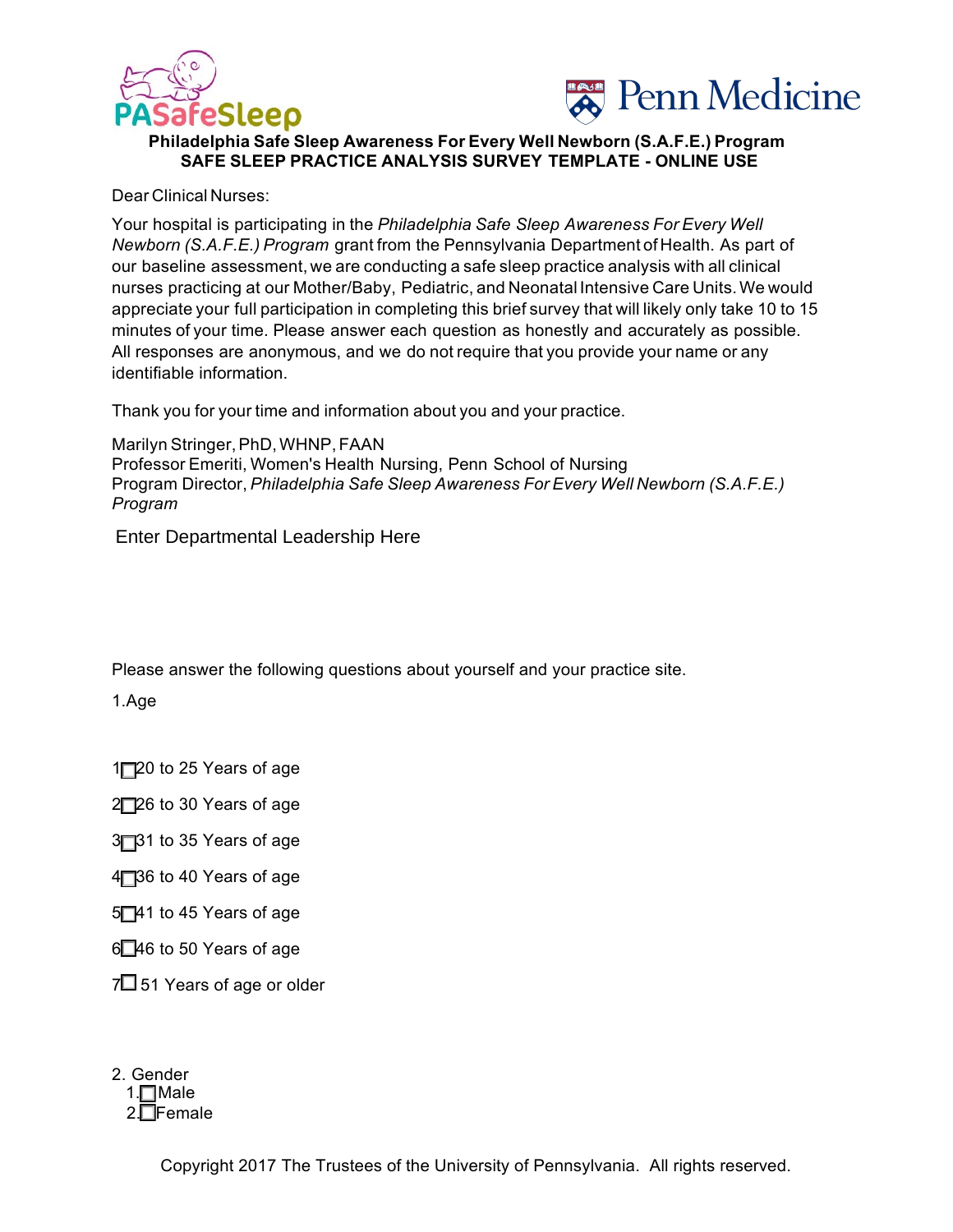3. Unit

1□ Mother/Baby

2□ Intensive Care Nursery

3□ Pediatrics

4□ Other

4. Highestnursing degree

1<sup>Diploma</sup>

2<sup></sup> Associates Degree

3<sup>1</sup>Bachelor's Degree

4<sup>T</sup>Master's Degree

5<sup>1</sup>Doctorate of Nursing Practice

6 Doctorate PhD or DNSc

5. Years of experience in Mother/Baby, Neonatal or Women's Health nursing practice:

 $\Box$  < 1 Year

 $\Box$  1 to 3 Years

- $\Box$  > 3 to 5 Years
- $\Box$  > 5 to 10 Years
- $\Box$  > 10 to 20 Years
- $\Box$  > 20 Years
- 6. Years of experience in nursing
- $\Box$  < 1 Year
- $\Box$  1 to 3 Years
- $\Box$  > 3 to 5 Years
- $\Box$  > 5 to 10 Years

 $\Box$  > `10 to 20 Years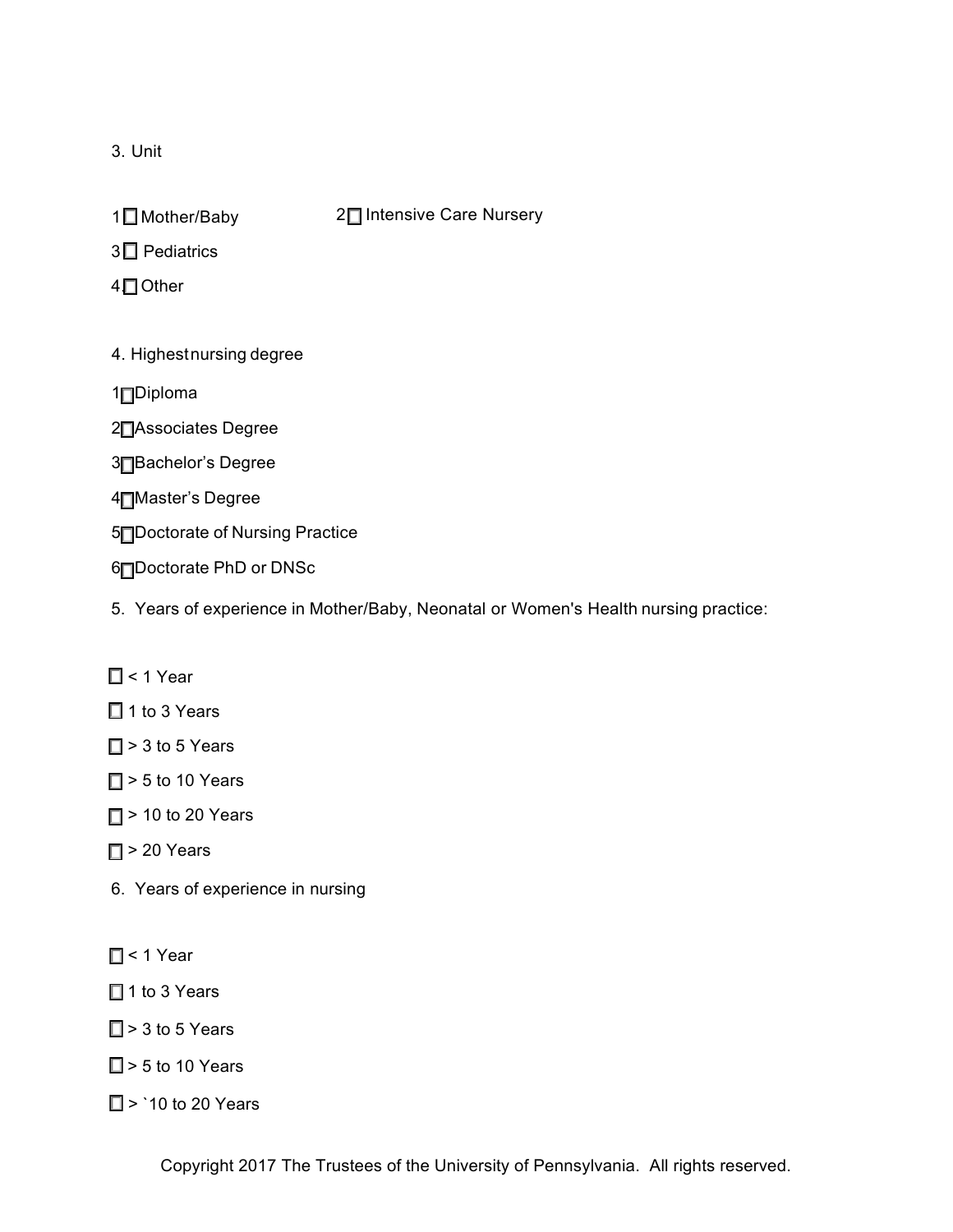## IA NÁGEÁY^æl•Á

7. Are you practicing as a lactation consultant?  $\bigcirc$  Yes  $\bigcirc$  No  $\hat{U}$ |^æ^^Á^•][}åÁ $\hat{A}$  Á@^Á[||[, $\hat{a} * \hat{A} *$ ^^ea[}^^&al[\*o^4[|•ãa[} $\hat{a} * \hat{A} * \hat{A} * \hat{A} * \hat{A} * \hat{A} * \hat{A} * \hat{A} * \hat{A} * \hat{A} * \hat{A} * \hat{A} * \hat{A} * \hat{A} * \hat{A} * \hat{A} * \hat{A} * \hat{A} * \hat{A} * \hat{A} * \hat{A} * \hat{A} * \hat{A} * \hat{A} * \hat$ 

8 È Y @ }<mark>ÁYOU Á [ •ãã]}Á§ -æ}o Á {¦Á |^^] É @ , Á, -e^}Ás[Á [ ˇ Á |æ&^Á§ -æ}o Á§ Áo @ Á | || , ã \* ] [ •ãã} •Ñ</mark>

| <b>Position</b>   | <b>Never</b> | <b>Rarely</b> | <b>Sometimes</b> | <b>Often</b> | <b>Always</b> |
|-------------------|--------------|---------------|------------------|--------------|---------------|
| SupineA           |              |               |                  |              |               |
| ProneÁ            |              |               |                  |              |               |
| Side-lyingA       |              |               |                  |              |               |
| Most ComfortableA |              |               |                  |              |               |

 $9. Y @\}$  Å  $3 @A||\}^A$  : Á sâ $\wedge$ Ë  $3 * A$  [ $\bullet$ ã $A$ ]  $3 * A$ à $\wedge$ á $\bullet$ ]  $||\$  aæ $\wedge$ ÑÔ @ & Á aqlá $\circ$ æ $A$ a]  $||\triangle$ 

 $\Box$ DVas $A$  - Asseg al Saeca  $\rightarrow$  B and  $\rightarrow$  A  $\rightarrow$ 

 $\Box$ DI{  $\Box$ I $\oplus$   $\cdots$   $\AA$   $\oplus$   $\circ$ 

<u>j</u>∯Quana}oÁæ∿c°

<mark>i HT</mark>^åã&æ4Á§åå&æaã[}●

 $\int_{0}^{1}$  $\int_{0}^{1}$  $\int_{0}^{1}$  $\int_{0}^{1}$  $\int_{0}^{1}$  $\int_{0}^{1}$  $\int_{0}^{1}$  $\int_{0}^{1}$  $\int_{0}^{1}$  $\int_{0}^{1}$  $\int_{0}^{1}$ 

 $\hat{H}^2$  $\hat{G}$ 

 $\int^{H} \hat{D}$ [ \* \* @ \* \* \* & @ \  $\hat{a}$  \*

 $1\rightarrow R$  And  $\mathcal{A}$  And  $\mathcal{A}$ 

10. QA@A æds [A ^^\•ÊQ , A ~c^}A@qc^A['A à•^¦ç^åA['|A '|• a \*AQUDD&Q ||^æt '^•  $\int |\partial \mathbf{S} \partial \mathbf{S}|^* \, \partial \mathbf{S} \, \partial \mathbf{S} \, \partial \mathbf{S} \, \partial \mathbf{S} \, \partial \mathbf{S} \, \partial \mathbf{S} \, \partial \mathbf{S} \, \partial \mathbf{S} \, \partial \mathbf{S} \, \partial \mathbf{S} \, \partial \mathbf{S} \, \partial \mathbf{S} \, \partial \mathbf{S} \, \partial \mathbf{S} \, \partial \mathbf{S} \, \partial \mathbf{S} \, \partial \mathbf{S} \, \partial \mathbf{S} \, \partial \mathbf{S} \, \partial \mathbf{S}$ 

| <b>Position</b>         | <b>Never</b> | <b>Rarely</b> | <b>Sometimes</b> | <b>Often</b> | <b>Always</b> |
|-------------------------|--------------|---------------|------------------|--------------|---------------|
| SupineA                 |              |               |                  |              |               |
| ProneÁ                  |              |               |                  |              |               |
| Side-lyingA             |              |               |                  |              |               |
| <b>Most Comfortable</b> |              |               |                  |              |               |

 $1 -$ F1 EQ Ác $\mathcal{O}$ Á $\mathcal{A}$ æ $\alpha$ g [Á $\Lambda$   $\wedge$  |  $\cdot$   $\mathbb{E}$ Q  $\alpha$  | Ác $\alpha$ y Á $\alpha$  / Ác $\alpha$ y Ác $\alpha$  / Ác $\alpha$  / Ác $\alpha$  / Ác $\alpha$  / Ác $\alpha$  / Ác $\alpha$  / Ác $\alpha$  / Ác $\alpha$  / Ác $\alpha$  / Ác $\alpha$  / Ác $\alpha$  / Ác $\alpha$  / Ác $\alpha$  / Ác $\alpha$   $\int [\cdot \tilde{a}\tilde{a}]\cdot \mathsf{A}$   $\mathsf{A}$   $\mathsf{A}$   $\mathsf{A}$   $\mathsf{A}$   $\mathsf{A}$ 

| <b>Position</b> | <b>Never</b> | <b>Rarely</b> | <b>Sometimes</b> | <b>Often</b> | <b>Always</b> |
|-----------------|--------------|---------------|------------------|--------------|---------------|
| SupineA         |              |               |                  |              |               |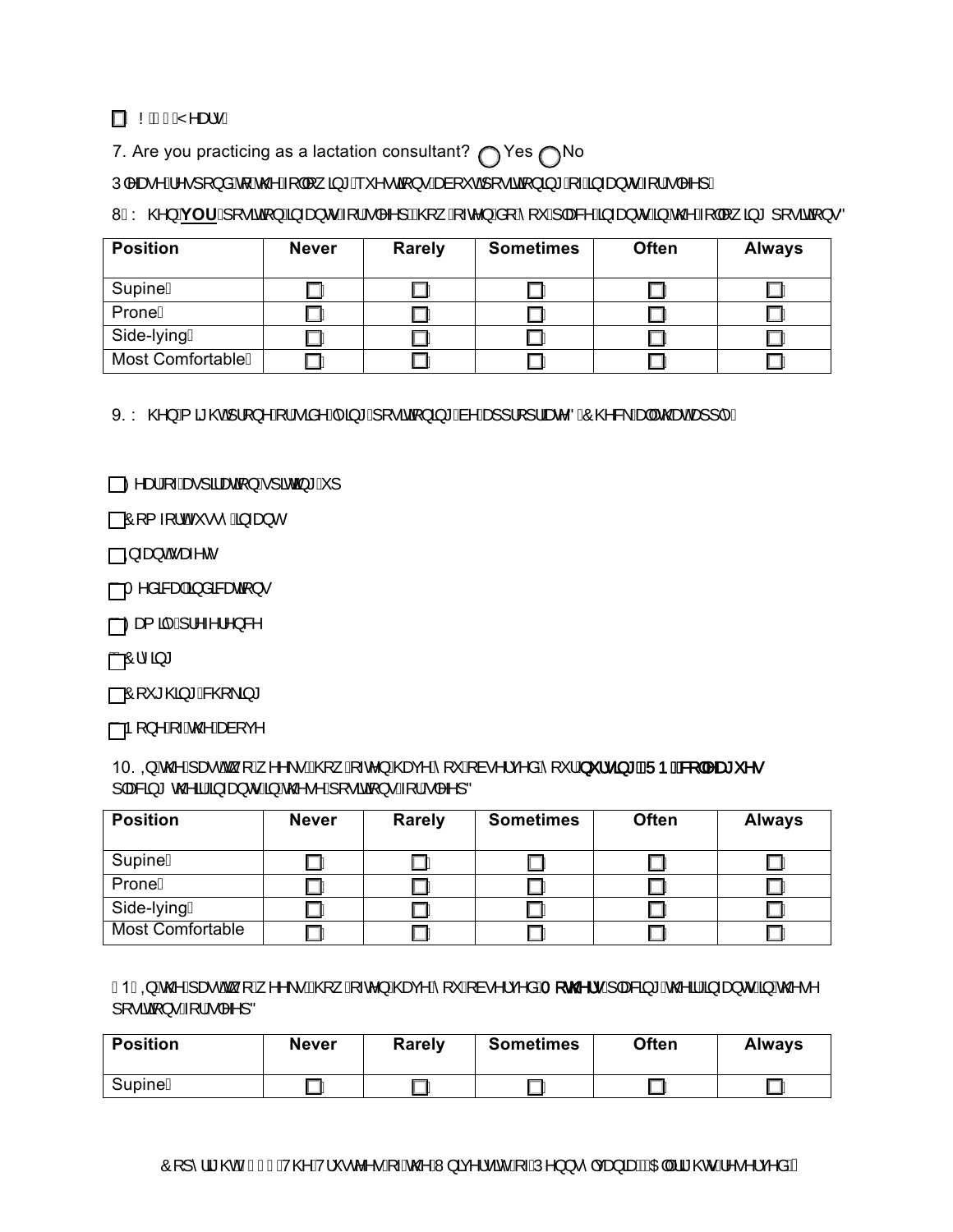| ProneA                  |  |  | . . |
|-------------------------|--|--|-----|
| Side-lyingA             |  |  | . . |
| <b>Most Comfortable</b> |  |  | ш   |

 $\bigcup \wedge \mathcal{B} \circ \wedge A \wedge \bullet$ ] [} å $\bigwedge A$   $\bigwedge \mathcal{B} \circ \bigwedge A$   $\bigwedge \bullet$   $\bigwedge \bullet$   $\bigwedge \bullet$   $\bigwedge \bullet$   $\bigwedge \bullet$   $\bigwedge \bullet$   $\bigwedge \bullet$   $\bigwedge \bullet$   $\bigwedge \bullet$   $\bigwedge \bullet$   $\bigwedge \bullet$   $\bigwedge \bullet$   $\bigwedge \bullet$   $\bigwedge \bullet$   $\bigwedge \bullet$   $\bigwedge \bullet$   $\bigwedge \bullet$   $\bigwedge \bullet$  T[c@∿¦∙ĐÚæ¦^}o•ÁÁ

 $F2$ ÈP[ $\hat{A} \cdot \hat{e}$ <sup>3</sup>} Áå[Á[ˇÑK

|                                                                                                                                                                                                                                                                                                                                                                                                                                    | <b>Never</b>   | Rarely | <b>Sometimes</b> | <b>Often</b> | <b>Always</b> |
|------------------------------------------------------------------------------------------------------------------------------------------------------------------------------------------------------------------------------------------------------------------------------------------------------------------------------------------------------------------------------------------------------------------------------------|----------------|--------|------------------|--------------|---------------|
|                                                                                                                                                                                                                                                                                                                                                                                                                                    |                |        |                  |              |               |
| $U$ ¦[çã $\wedge$ Á `] ^¦çã ^ åÁko {{ ^Áqã{ ^ +Áq{Áæ&ã¦ãæe^Á                                                                                                                                                                                                                                                                                                                                                                       |                |        |                  |              |               |
| å^ç^ []{^}o\$e}åÁq{Á{ ã}ã{ ã^Áå^ç^ []{^}oÁ{→Á<br>][ •ãã[}æ]A æ*ã[&^]@æ ^ÑA                                                                                                                                                                                                                                                                                                                                                         | ШÁ             | ШÁ     | ШÁ               | ШÁ           | ПÁ            |
| Ü^&[{{^}åÁ@[{^Á&æåã[¦^●]ãæe[¦^Á[}ãq[¦•Á                                                                                                                                                                                                                                                                                                                                                                                            |                |        |                  |              |               |
| ær ÁæÁndær^*^Án[Á∧å~&∧Án@∧Áãn\Ái~ÁÙOÖÙÈÁ                                                                                                                                                                                                                                                                                                                                                                                           | ШÁ             | ШÁ     | ПÁ               | ШÁ           | ПÁ            |
| U^&[{{^}åÁ} azåå ã} * Áær Áær dær^*^ Á {{A^å ~&^Á <br>œAã∖Ái AU@ÙÉA                                                                                                                                                                                                                                                                                                                                                                | ШÁ             | ПÁ     | ПÁ               | ПÁ           | ПÁ            |
| $U^{\wedge}8J \{ \{ \wedge \} \land ^{\wedge} \land ^{\wedge} \bullet \circ ^{\wedge} \bullet \bullet ^{\wedge} \bullet \bullet ^{\wedge} \wedge \}$ / $\bullet$ / $\bullet \circ ^{\wedge}$ / $\bullet$ / $\bullet$ / $\bullet$ / $\bullet$ / $\bullet$ / $\bullet$ / $\bullet$ / $\bullet$ / $\bullet$ / $\bullet$ / $\bullet$ / $\bullet$ / $\bullet$ / $\bullet$ / $\bullet$ / $\bullet$ / $\bullet$ / $\bullet$ / $\bullet$ / |                |        |                  |              |               |
| ]æl^}oroÁl[{ÉÁ& [•^Áq[Ác@^Ájæl^}oroÁà^åÉÁà*oÁj}Á                                                                                                                                                                                                                                                                                                                                                                                   | ШÁ             | ПÁ     | ПÁ               | ПÁ           | ПÁ            |
| æÁ^]ælæ^Á `¦æ&^Ás^•ã}^åÁ{¦Á§ æ}orÉbãn^æ ^Á                                                                                                                                                                                                                                                                                                                                                                                         |                |        |                  |              |               |
| √¦ <i>keek</i> ^æ∙oko@ Áã•okî Á¦ [}o @ EA                                                                                                                                                                                                                                                                                                                                                                                          |                |        |                  |              |               |
| O Báção^ÁT [c@^ ¦● ĐÚælo^}or Áq{Áæç[ãâÁ^& [}åÁ@æ}åÁ<br>•{[\^Á\¢][•`¦^Á§}Á⊕}Á§}-æ}œq^Á\}çã[}{^}dÉÁ\                                                                                                                                                                                                                                                                                                                                 | ПÁ             | ПÁ     | ПÁ               | ПÁ           | ПÁ            |
| VA as @AT [ c@ '. • EU as ^ } or Acceed { c^ ! @ as 3 * As a } A                                                                                                                                                                                                                                                                                                                                                                   | ШÁ             | ШÁ     | ШÁ               |              | ПÁ            |
| &l}dãn č^Ád{Á ^^]Ë^ æz^åÁn∿æ@eĎA                                                                                                                                                                                                                                                                                                                                                                                                   |                |        |                  | ШÁ           |               |
| V^æ&@ÁT[c@^¦●EÚæ}^}orÁd{Á æ&^ÁB-æ}orÁ }ÁæÁ<br>-ã{Á *¦-æ&^Á{¦Á∙ ^^]Áæná,æ}cã{^Áæ}åÁà^åcã{^ÉÀ                                                                                                                                                                                                                                                                                                                                        | ШÁ             | ПÁ     | ШÁ               | ШÁ           | ПÁ            |
| V^æ&@ÁT[c@^¦●EÚæ}^}orÁq{Á&[}●ãå^¦Á{~^¦ã}*ÁæA                                                                                                                                                                                                                                                                                                                                                                                       |                |        |                  |              |               |
| æ&ããN Asseó), æ]cã ∧Áse) åÁsi^åcã ^ÉÁ                                                                                                                                                                                                                                                                                                                                                                                              | ПÁ             | ∐Á     | ШÁ               | ПÁ           |               |
| Recommend exclusive breastfeeding as a                                                                                                                                                                                                                                                                                                                                                                                             | Ц <sub>Á</sub> | Цí     | Ц <sub>Á</sub>   | Цí           |               |
| strategy to reduce the risk of SIDS.                                                                                                                                                                                                                                                                                                                                                                                               |                |        |                  |              |               |

 $F3$ ÈP[ $\hat{A}$  -e^} $\hat{A}$ [ $\hat{A}$ [' $\hat{A}$ |æ& $\hat{A}$ @ee $\hat{A}$ } $\hat{A}$ } $\hat{A}$ = $\hat{A}$ } $\hat{\sigma}$   $\hat{N}$ 

| <b>Never</b> | <b>Rarely</b> | <b>Sometimes</b> | <b>Often</b> | <b>Always</b> |
|--------------|---------------|------------------|--------------|---------------|
|              |               |                  |              |               |

 $FAEY$ @KR@A cane^{ ^} o/a^o o/a^o & aanoo  $A[Y|A]$  axakat $A\otimes A$ , axaa a |a} \* $A\otimes A$  oo  $\tilde{N}$ 

 $F$  $f$  $\Box$  $A$ ,  $x$ aå $\land$  $A$  $\rightarrow$  $g$  o $A \cdot a$ <sub> $\rightarrow$ </sub> $A$  $\rightarrow$  $A$ à $\rightarrow$  $A$  $\rightarrow$  $A$  $\rightarrow$  $A$  $\rightarrow$  $A$  $\rightarrow$  $A$  $\rightarrow$  $A$  $\rightarrow$  $A$  $\rightarrow$  $A$  $\rightarrow$  $A$  $\rightarrow$  $A$  $\rightarrow$  $A$  $\rightarrow$  $A$  $\rightarrow$  $A$  $\rightarrow$  $A$  $\rightarrow$  $A$  $\rightarrow$  $A$  $\rightarrow$  $A$  $\rightarrow$  $A$  $\rightarrow$  $A$  $\rightarrow$  $A$  $\rightarrow$  $A$  $\rightarrow$  $A$  $\rightarrow$  $A$ 

 $G$  $\Box$ k,  $\tilde{D}$ anå $\land$ Á $\tilde{D}$ ango  $\tilde{D}$ o Á $\bullet$ ą̃  $\star$ ÁnaÁ $\alpha$ j $\alpha$ j $\land$ o $\alpha$ ý ã $\alpha$ o $\tilde{D}$ ang $\alpha$ zanáÁna) å $\alpha$ l $\beta$  $\land$ & $\alpha$ k $\alpha$ o $\alpha$ j $\land$ a $\alpha$ 

Hittpoon, annia 10 Ago annia companya Company annia Ago annia Ago annia Ago annia Ago annia Ago annia Ago anni

Ú|^æ^Á^•][}åÁq{Á@^Á[||[ˌã\*Áˇ^•cã[}•Áæà[ˇơÁæ^Á|^^]Á}çã[}{^}orÁ{¦Á§←æ}orÈ